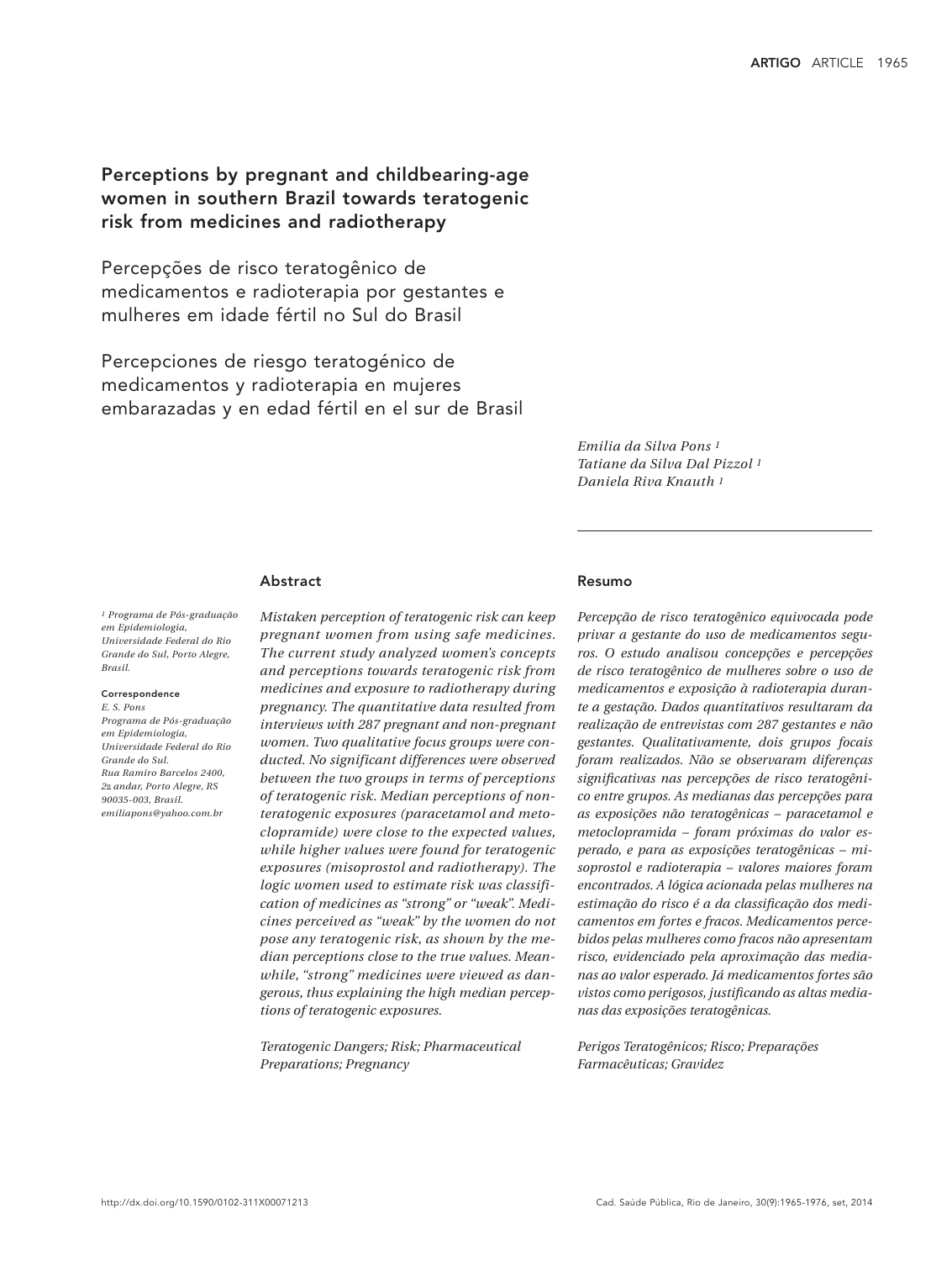### Introduction

Various epidemiological studies have documented the widespread use of prescription drugs during pregnancy. Although prevalence varies between studies, it is estimated that more than half of all pregnant women use at least one prescription drug during pregnancy 1,2,3,4.

Medication during pregnancy requires caution with drug choice and dosage, due to pharmacokinetic changes arising from the physiological alterations of pregnancy and teratogenic risk to the fetus 5. For ethical reasons, pregnant women are usually excluded from clinical trials, and the assessment of teratogenicity in humans draws mainly on findings from observational epidemiological studies 6. Evidence is thus scarce on the teratogenic risks of most drugs 7,8. Meanwhile, experts estimate that medicines contribute little to the overall incidence of birth defects 6.

Mistaken perception of teratogenic risk can lead to non-use or lack of access to safe medicines, noncompliance with medication, or reluctance to adhere to medication during pregnancy, besides unnecessary distress to the pregnant woman and her family 9,10. Few studies have assessed the perceptions of pregnant and childbearing-age women towards teratogenic risk associated with the use of medicines, and these few studies have been performed in developed countries like Canada, Spain, and Norway 9,13. The results suggest that the perception of teratogenic risk is overestimated by pregnant women and the attending health professionals 9,10,11,12,14. Our search in the indexed literature failed to find any studies on this issue performed in developing countries.

Most studies on risk perception associated with medicines were performed at teratogen information services or prenatal care services located in hospitals 9,11,12,14. Women who presented spontaneously to teratogen information services may show heightened concern regarding gestational risk and possibly greater risk perception. Meanwhile, pregnant women referred to these services by their physicians may have their risk perception modified, since the referral may cause anxiety, fear, and worry. Inversely, receiving care from a specialized service may give pregnant women greater ease of mind and thus mitigate their risk perception.

Risk perception involves several aspects that are difficult to measure. As some authors in the social sciences have pointed out, the ways by which a society rates and manages issues related to risk and danger depends on the cultural context 15,16. The social sciences include an extensive discussion on risk and the importance of this category in current society 17,18. However, our search in the MEDLINE, Embase, and LILACS databases failed to find any articles with a qualitative approach to teratogenic risk perception in relation to medicines.

Cultural characteristics, criminalization of abortion, difficulties in access to health services, deficient pharmacological training, precarious pharmaceutical care, and widespread self-medication can all influence risk perception. Thus, studies focused on pregnant women monitored by primary care in developing countries are crucial for understanding this phenomenon.

Therefore, the aim of this study was to analyze women's concepts and perceptions concerning teratogenic risk from medicines and exposure to radiotherapy during pregnancy, in the context of a developing country.

### Methodology

The data analyzed here came from a study performed in Porto Alegre, Rio Grande do Sul State, Brazil, including a combination of quantitative and qualitative research methods. The study included women that attended three services in the municipal primary care system.

The quantitative data drew on structured interviews with childbearing-age women (15 to 49 years), grouped as pregnant versus nonpregnant.

For the quantitative phase, the sample was estimated using data available in the literature. In a Norwegian study 10, 87.5% of the women correctly estimated the risk of birth defects in the general population (that is, the probability of a pregnant woman giving birth to a child with any major malformation). Thus, for purposes of calculation, the current study estimated that 70% of non-pregnant and 50% of pregnant participants would correctly assess the risk of birth defects in the general population. Considering 5% significance and 80% power, the estimated sample size was 103 women for each group. Study participants were consecutively recruited at three public health services that provide prenatal care.

Interviews were conducted by two trained pharmacists. Socio-demographic characteristics (age, race, schooling, income, and marital status), obstetric history (number of pregnancies, number of live births, abortions), and family history of birth defects (presence of a birth defect in the family, family relationship, type of malformation) were collected from all interviewees. Pregnant women also answered questions on the current pregnancy (gestational age, number of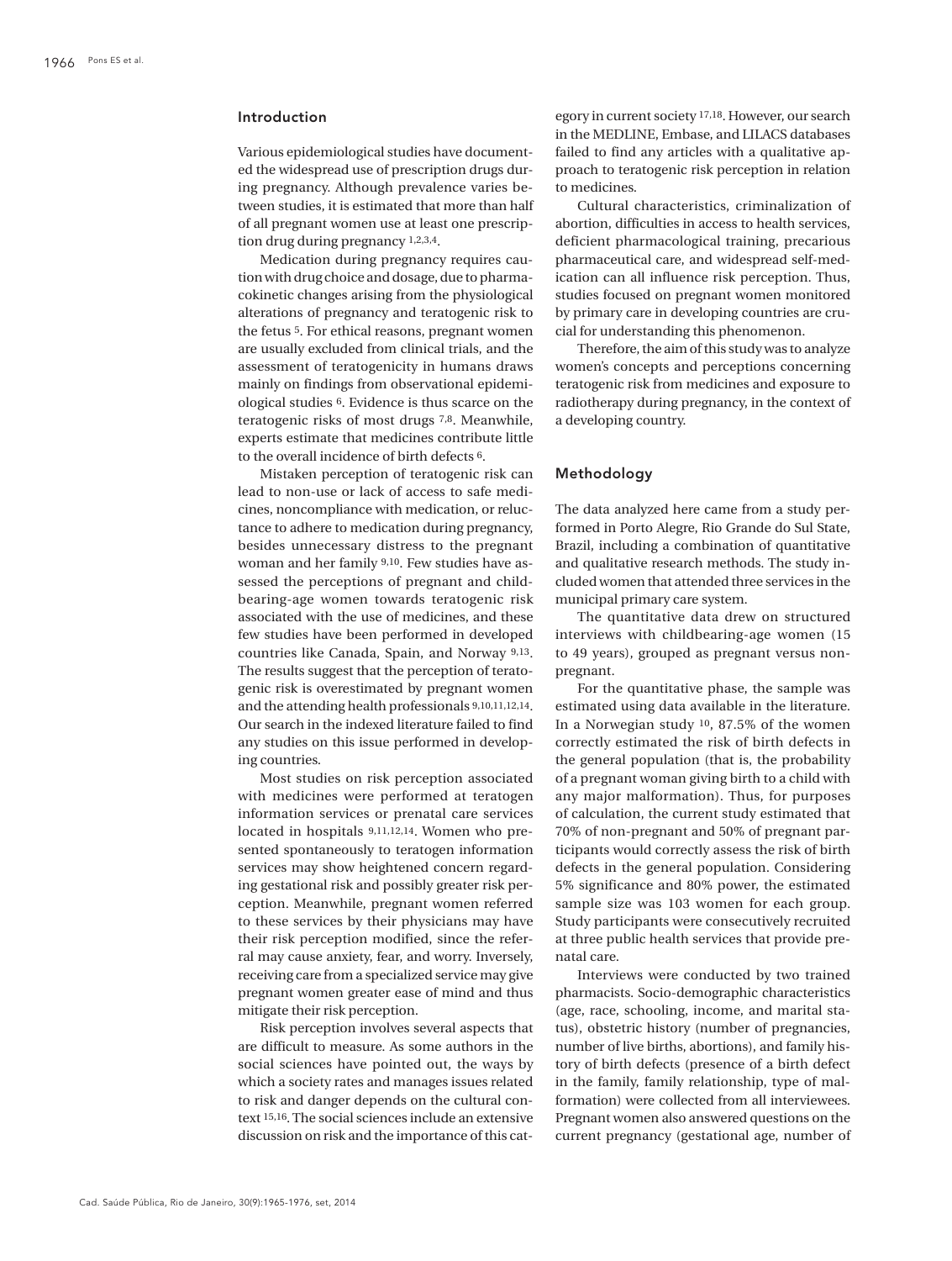prenatal visits, and alcohol consumption, smoking, and health issues during pregnancy), and medicines used during pregnancy.

The quantitative data collection instrument used numerical questions to measure outcomes (perception of teratogenic risk). The question "*In a population of healthy pregnant women, for every 100 babies that are born, how many do you think are born with some sort of physical or mental disability?*" elicited a numerical answer from the respondent for the overall risk of birth defects. Likewise, the instrument measured the perception of teratogenic risk for medicines frequently used during pregnancy (paracetamol and metoclopramide), misoprostol, and radiotherapy. The questions included the most familiar trade names and indications for each drug and an explanation that radiotherapy is used for cancer treatment.

For the purposes of this study, the risk of birth defects in the general population was considered to be less than 3% 19. Paracetamol and metoclopramide were not considered teratogenic (risk of birth defects  $\leq$  3%). Misoprostol and exposure to radiotherapy were considered teratogenic, with risk greater than 3% 7,20.

The quantitative data were digitized and verified using Teleform 10.5 (Digital Vision, Highland Park, USA). Data analysis used PASW statistics 18 (SPSS Inc., Chicago, USA). Distribution of variables was verified using the Shapiro-Wilk test. Symmetrical variables are shown as means and standard deviations and asymmetrical variables as medians and interquartile range. Categorical variables are shown as absolute numbers and relative frequencies. Equality of proportions was evaluated using Pearson's chi-square test. The Mann-Whitney nonparametric test was used to compare medians between the pregnant and non-pregnant groups.

Perception of overall risk of birth defects in the general population was analyzed using Poisson regression with robust adjustment of variance. Variables were analyzed individually in the first step of the model. Variables that showed statistical significance, defined in this step as p < 0.20, were included in the multivariate model. Variables were not statistically significant at p < 0.05 in the multivariate model were removed one by one, while the main predictor variable, woman's status (pregnant versus non-pregnant), remained in the model.

The study's qualitative and quantitative phases were conducted concurrently in the same health clinics. Participants from prenatal care services were recruited in person or by telephone. Approximately 50 pregnant women, independently of gestational age, were invited to

participate in the focus groups, resulting in two groups of 15 participants each.

The focus groups were conducted in meeting rooms at the clinics, without participation by the permanent staff. The discussion was moderated by two study investigators trained in anthropology and pharmacy, respectively.

Focus groups lasted 90 minutes on average. The discussion followed a script that included the main study questions, such as use of medicines during pregnancy, drugs that pose risks during pregnancy, potential problems for the pregnant woman and fetus, reasons why medicines can cause problems, other behaviors and substances that can be harmful during pregnancy, and sources of information on medicines taken by pregnant women. Qualitative topics were directly related to the questions addressed by the quantitative data collection instrument.

Focus groups were recorded on audio and transcribed in full by the study investigators. In the content analysis of the focus groups, the data were systematized into five central categories: (1) concepts concerning medicines, (2) classification of medicines, (3) strategies adopted in the use of medicines, (4) use of medicines during pregnancy, and (5) sources of information on medicines.

The study project was approved by the Ethics Research Committee of the Porto Alegre Municipal Health Department (case review n. 001.039589.10.2). All participants received an explanation of the research project and signed a free and informed consent form.

#### Results

## Socio-demographic characteristics and use of medicines during pregnancy

From February to August 2011, 340 women were invited to participate in the study. Of these, 287 (144 pregnant and 143 non-pregnant women) agreed to participate and completed the interview.

Table 1 summarizes the main socio-demographic characteristics and variables related to obstetric history and family history of birth defects in the sample according to pregnant versus non-pregnant status. Most respondents were white, married or living with their partner, had 9 to 11 years of schooling, and had paid work. When compared to the non-pregnant group, more pregnant women were black or mixed-race, younger, and had less schooling and fewer children. There were also more married women in the pregnant group. Pregnant women that par-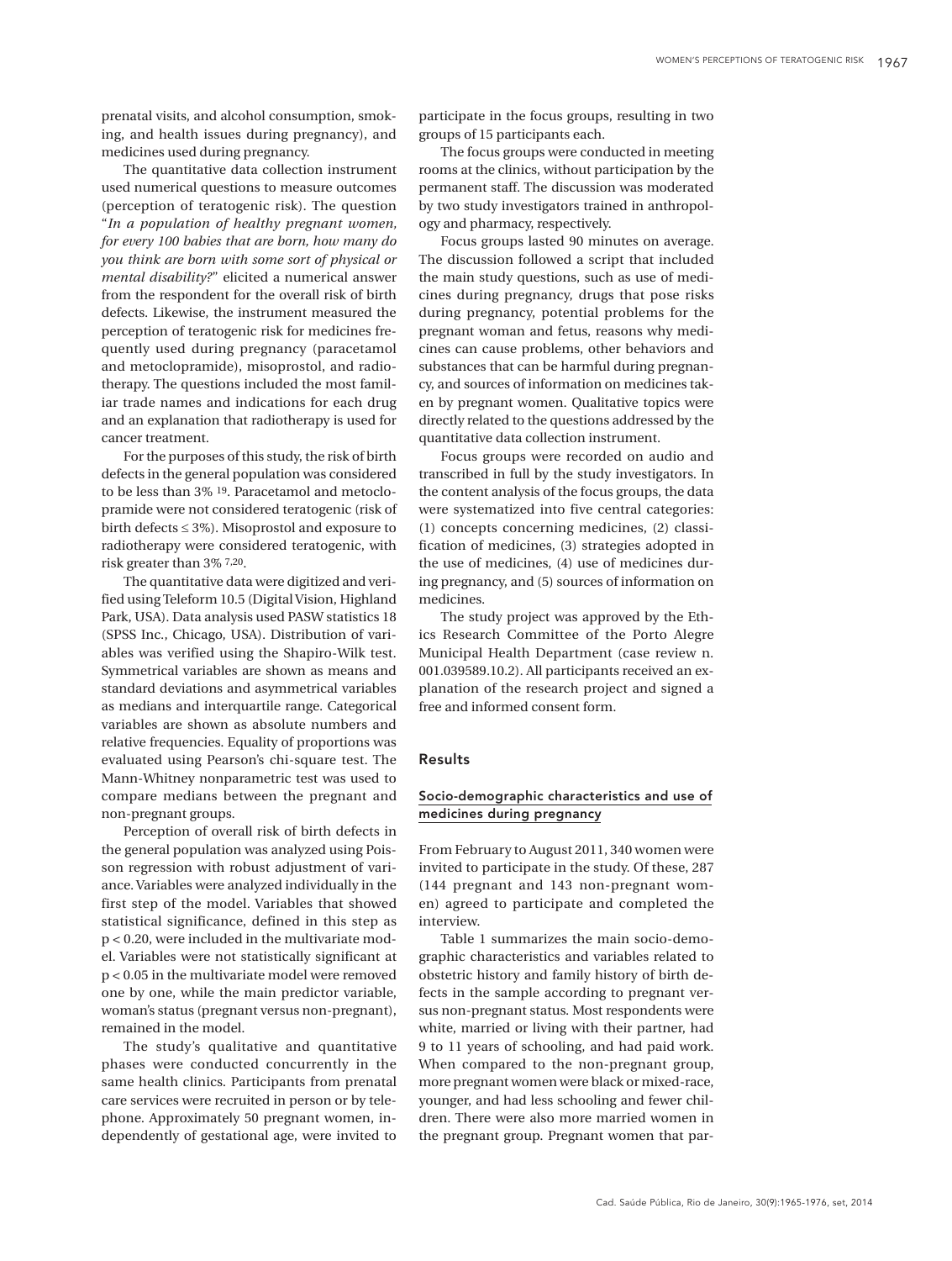#### Table 1

|  | Description (n and % or median and interquartile range) of socio-demographic characteristics, obstetric history, and family |  |  |  |
|--|-----------------------------------------------------------------------------------------------------------------------------|--|--|--|
|  | history of birth defects, according to woman's pregnant versus non-pregnant status (n = 287) *.                             |  |  |  |

| Characteristic                 | Pregnant       |         | Non-pregnant |         | Total  |         | p-value **  |
|--------------------------------|----------------|---------|--------------|---------|--------|---------|-------------|
|                                | n              | %       | n            | %       | n      | %       |             |
| Color/Race                     |                |         |              |         |        |         | 0.003       |
| White                          | 86             | 59.7    | 110          | 76.9    | 196    | 68.3    |             |
| Non-white                      | 58             | 40.3    | 33           | 23.1    | 91     | 31.7    |             |
| Marital status                 |                |         |              |         |        |         | < 0.001     |
| Married/living with partner    | 111            | 79.9    | 79           | 56.4    | 190    | 68.1    |             |
| Not living with partner        | 28             | 20.1    | 61           | 43.6    | 89     | 31.9    |             |
| Schooling (years)              |                |         |              |         |        |         | 0.024       |
| $\leq 8$                       | 41             | 28.5    | 23           | 16.1    | 64     | 22.3    |             |
| $9 - 11$                       | 81             | 56.3    | 87           | 60.8    | 168    | 58.5    |             |
| >11                            | 22             | 15.3    | 33           | 23.1    | 55     | 19.2    |             |
| Occupation                     |                |         |              |         |        |         | 0.913       |
| Non-health-related paid work   | 77             | 53.5    | 80           | 55.9    | 157    | 54.7    |             |
| Health-related paid work       | 11             | 7.6     | 11           | 7.7     | 22     | 7.7     |             |
| Housewife                      | 30             | 20.8    | 25           | 17.5    | 55     | 19.2    |             |
| Unemployed                     | 26             | 18.1    | 27           | 18.9    | 53     | 18.5    |             |
| Religion                       |                |         |              |         |        |         | 0.064       |
| None                           | 23             | 16.0    | 16           | 11.2    | 39     | 13.6    |             |
| Religious (practicing)         | 54             | 37.5    | 73           | 51.0    | 127    | 44.3    |             |
| Religious (not practicing)     | 67             | 46.5    | 54           | 37.8    | 121    | 42.2    |             |
| Parity                         |                |         |              |         |        |         | < 0.001     |
| 0 children                     | 70             | 48.6    | 39           | 27.3    | 109    | 38.0    |             |
| 1 child                        | 45             | 31.3    | 51           | 35.7    | 96     | 33.4    |             |
| $\geq$ 2 children              | 29             | 20.1    | 53           | 37.1    | 82     | 28.6    |             |
| Miscarriages                   | 20             | 13.9    | 23           | 16.1    | 43     | 15      | 0.722       |
| Induced abortions              | $\overline{7}$ | 4.9     | 8            | 5.6     | 15     | 5.2     | 0.989       |
| Family history of birth defect | 15             | 10.4    | 22           | 15.4    | 37     | 12.9    | 0.280       |
| Age (years)                    | 27             | 22-32   | 31           | 24-38   | 28     | 23-34   | $0.021$ *** |
| Per capita income (BRL)        | 587.50         | 300.00- | 533.30       | 327.00- | 547.50 | 300.00- | $0.472$ *** |
|                                |                | 835.00  |              | 750.00  |        | 781.00  |             |

\* Variation in the total number of women in the categories is due to missing data for the respective variables;

\*\* Pearson's chi-square test;

\*\*\* Mann-Whitney nonparametric test.

ticipated in the focus groups were mostly 20 to 41 years of age and had an average of nine years of schooling. Most had paid work and were married or living with their partner.

Most of the pregnancies (59.7%) were unplanned. Mean gestational age was 24.8 weeks  $(SD = 9.8)$ , and mean number of prenatal visits was  $3.8$  (SD = 2.9). Approximately 20% of the pregnant women smoked during pregnancy, and 6.3% of these did not report any decrease in the number of cigarettes during pregnancy when compared to the six previous months. One out of eight pregnant women (12.5%) reported some

alcohol consumption during pregnancy, mostly less than one day a week.

Use of medicines during pregnancy was reported by 81.1% of the pregnant women. Of all the pregnant women that used some medication during pregnancy (116), 20 reported not having taken some prescribed drug due to fear that it might harm the fetus, while nine reported having altered the prescribed dose for the same reason. The drugs most frequently avoided by pregnant women were scopolamine butylbromide (Buscopan) and antiemetic drugs. Among the sources of information on medication used by pregnant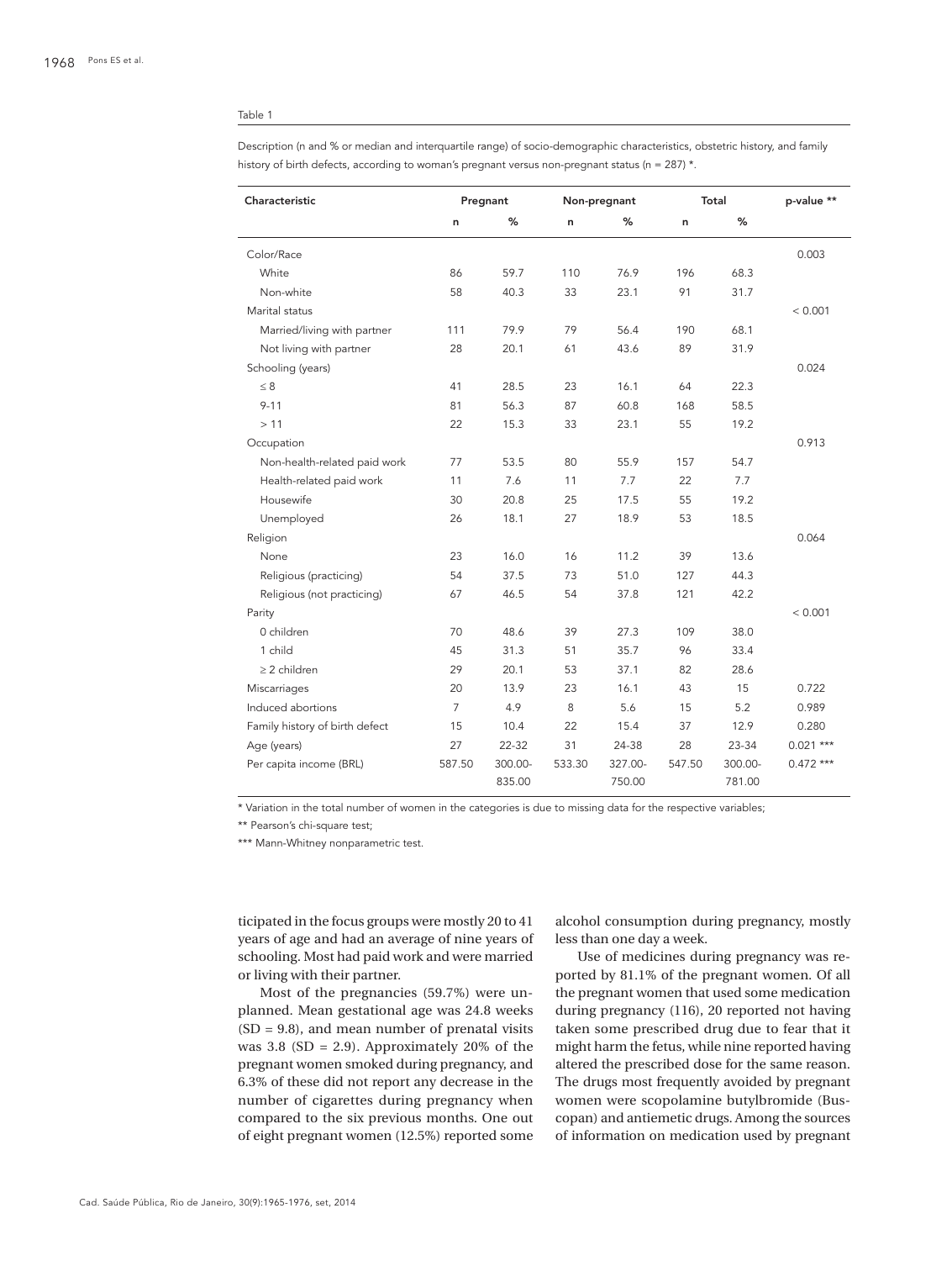women, the attending physician and package inserts were the most common (Table 2).

#### Perception of teratogenic risk

Figure 1 shows the medians and interquartile ranges for perceptions of teratogenic risk or risk of birth defects (without any exposure) in the general population, for each drug (paracetamol, metoclopramide, and misoprostol), and for exposure to radiotherapy. Median perceived risk for paracetamol ( $Md = 3$ ) and metoclopramide (Md = 3.5) was lower than the perceived risk of birth defects in the general population  $Md = 8$ ). Exposure to radiotherapy  $(Md = 42)$  and misoprostol (Md = 50) were considered teratogenic, with far higher median values than those attributed to non-teratogenic exposures.

Table 3 shows the median values and interquartile ranges of perceived teratogenic risk for the entire sample and according to the woman's status (pregnant versus non-pregnant). Perception of teratogenic risk differed between the two groups, but without reaching statistical significance.

Table 4 shows the univariate models for risk perception of birth defects among the general population, according to socio-demographic characteristics and obstetric history and family history of birth defects. The models tested the following variables: self-reported skin color/

race, marital status, schooling, occupation, religion, parity, miscarriage and induced abortion, family history of birth defect, age, per capita income, and woman's status (pregnant versus non-pregnant). Self-reported skin color/race, age, and per capita income were statistically significant at < 0.20 and were included in the multivariate model, along with the main predictor variable (pregnant versus non-pregnant status). In the final multivariate model, age  $(p = 0.016)$ and per capita income  $(p = 0.032)$  were positively associated with the correct perception of birth defects in the general population (data not shown in Table 4).

## Concepts and classification of medicines by pregnant women

According to the qualitative data obtained from the focus groups, pregnant women strongly resisted the use of medicines in general, regardless of gestational period. This reaction appeared when they mentioned that they "*don't like medicine*", and also through reports of experiences from relatives who had over-used medication, as illustrated below:

"*I never liked taking medicine, even before I was pregnant*".

"*At home, if I buy paracetamol, it's like candy. My husband and daughter gobble it up. I ask them, 'Does something hurt?' And they say, 'No, I'm* 

Table 2

Medication during current pregnancy (n = 143).

| Characteristic                                           | n   | %    |
|----------------------------------------------------------|-----|------|
| Use of medication during pregnancy                       | 116 | 81.1 |
| Most widely used medicines *                             |     |      |
| Paracetamol                                              | 83  | 70.9 |
| Ferrous sulfate                                          | 58  | 49.6 |
| Metoclopramide                                           | 30  | 25.6 |
| Folic acid                                               | 28  | 23.9 |
| Antibiotics                                              | 20  | 17.4 |
| Discontinued prescribed drug fearing it might harm fetus | 20  | 17.2 |
| Changed prescribed dose fearing it might harm fetus      | 9   | 7.8  |
| Sources of information on medicines *                    |     |      |
| Physician                                                | 89  | 75.4 |
| Package insert                                           | 17  | 14.4 |
| Neighbor, friend, or relative                            | 11  | 9.3  |
| Internet                                                 | 11  | 9.3  |
| Pharmacy                                                 | 10  | 8.5  |
| Other                                                    | 3   | 2.5  |

\* The sum exceeds 100%, because the pregnant woman may have responded to more than one category.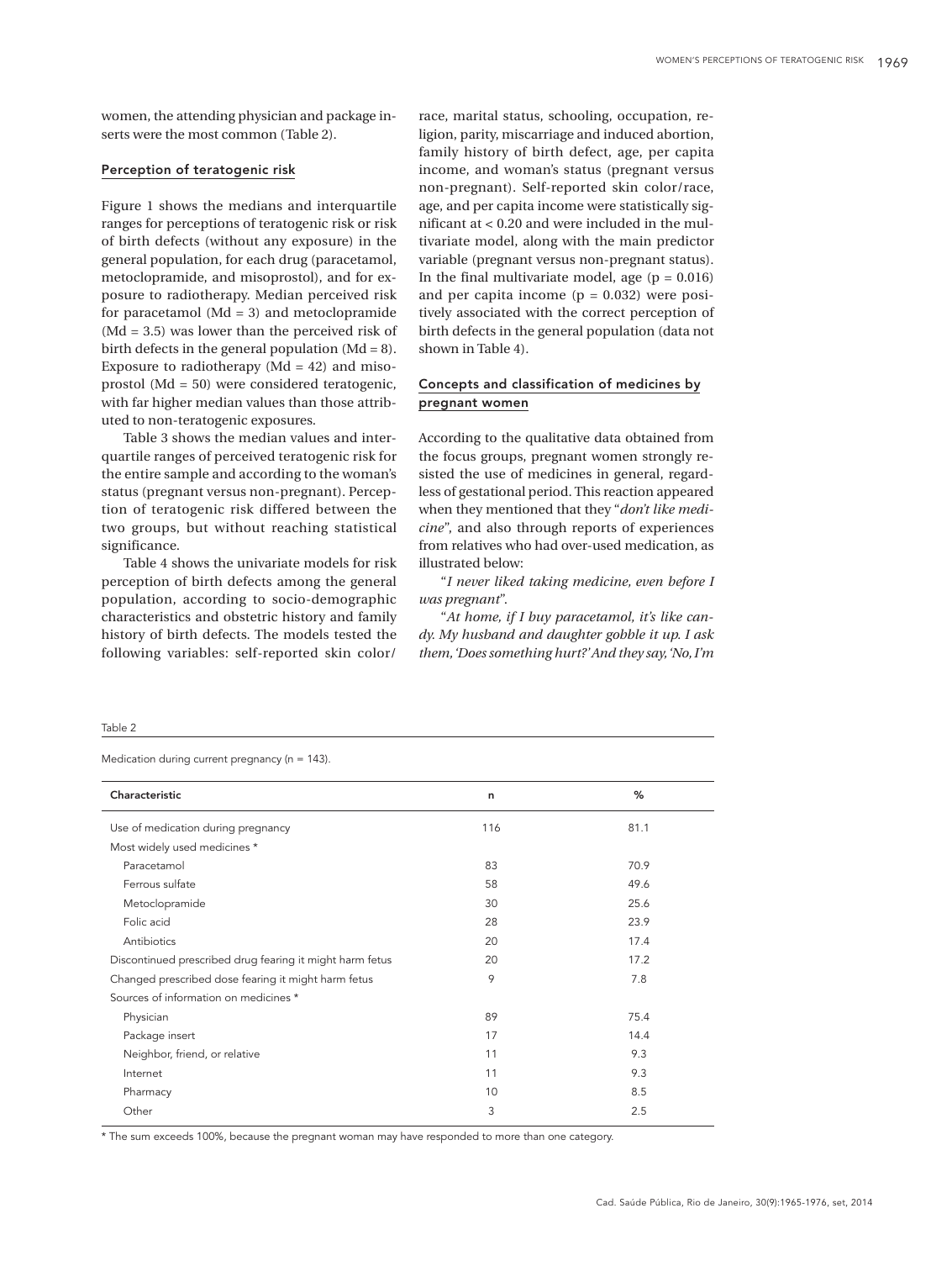### Figure 1

Risk perception median values and interquartile ranges by the respondents, for general risk, for each medication, and for exposure to radiotherapy (n = 287).



Note: the points are outliers or extreme values. The stars are extreme outliers, cases that have values more than three times the height of the boxes.

### Table 3

Risk perception median values and interquartile ranges for overall risk of birth defects in the general population, for each drug, and for exposure to radiotherapy according to pregnant versus non-pregnant status and for the total sample.

| "True" risk<br>(%) | Sample<br>$(n = 287)$ | Pregnant<br>$(n = 144)$ | Non-pregnant<br>$(n = 143)$ | $p-value *$ |
|--------------------|-----------------------|-------------------------|-----------------------------|-------------|
| $\leq$ 3           | $8(2-20)$             | 10 (2.25-20)            | $5(2-15)$                   | 0.067       |
| $\leq$ 3           | $3(0-10)$             | $2(0-10)$               | $4(1-10)$                   | 0.261       |
| $\leq$ 3           | $3.5(0-10)$           | $3(0-10)$               | $5(0-10)$                   | 0.406       |
| > 3                | 50 (10-90)            | 50 (10-90)              | 50 (10-90)                  | 0.331       |
| >3                 | 42 (10-80)            | 40 (10-70)              | 50 (10-80)                  | 0.767       |
|                    |                       |                         |                             |             |

\* Mann-Whitney nonparametric test.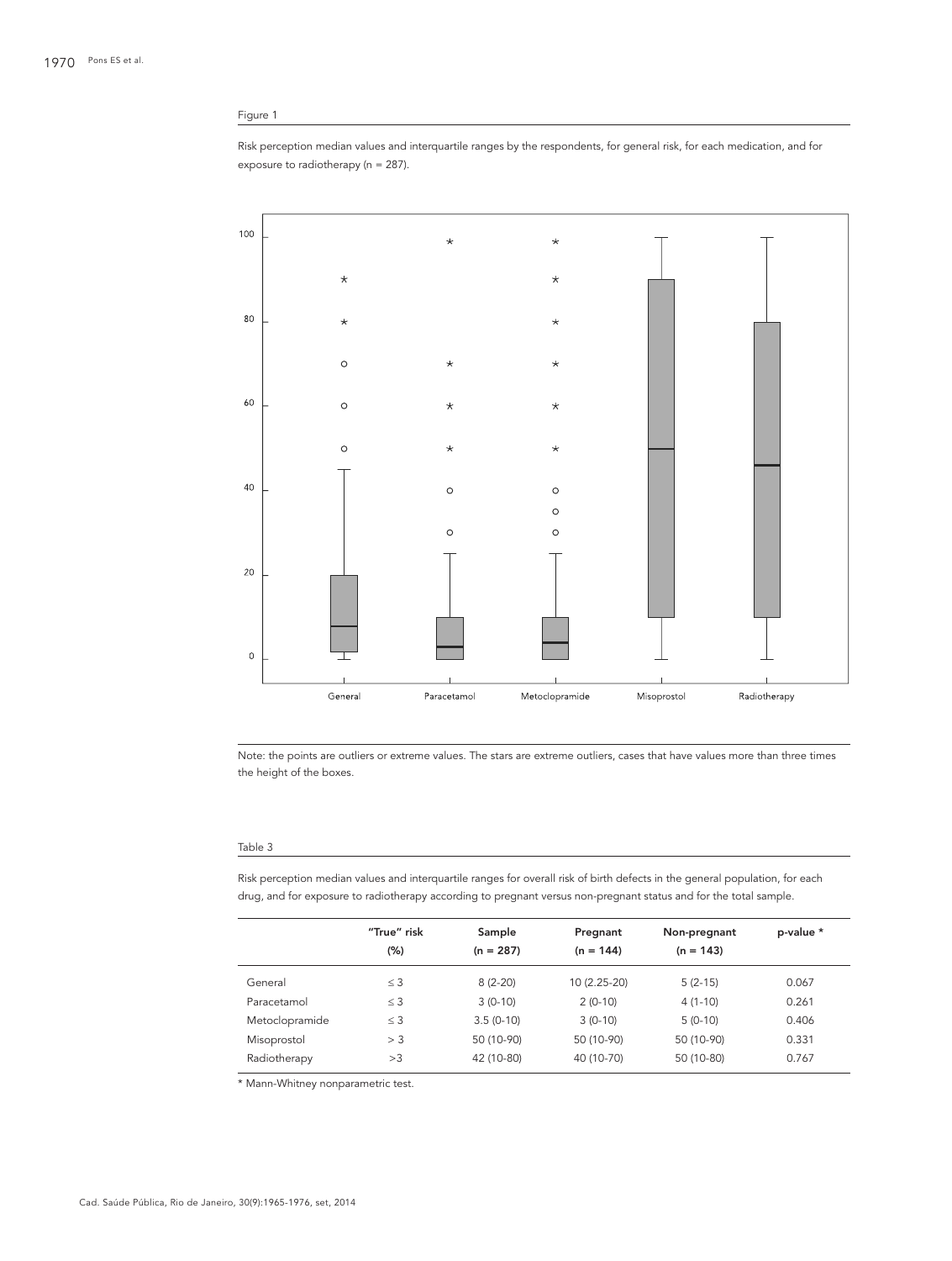#### Table 4

| Characteristic                 | <b>PR</b> | <b>95%CI</b>             | p-value * |
|--------------------------------|-----------|--------------------------|-----------|
| Pregnant                       |           |                          | 0.357     |
| No                             | 1.00      | $\sim$                   |           |
| Yes                            | 0.85      | 0.611-1.195              |           |
| Color/race                     |           |                          | 0.090     |
| White                          | 1.00      |                          |           |
| Non-white                      | 1.41      | 0.947-2.108              |           |
| Marital status                 |           |                          | 0.703     |
| Not living with partner        | 1.00      |                          |           |
| Married/living with partner    | 1.08      | 0.739-1.566              |           |
| Schooling (years)              |           |                          |           |
| $\leq 8$                       | 1.00      |                          |           |
| 9-11 years                     | 0.98      | 0.648-1.482              | 0.922     |
| >11                            | 0.99      | 0.595-1.671              | 0.992     |
| Occupation                     |           |                          |           |
| Non-health-related paid work   | 1.00      | $\overline{\phantom{a}}$ |           |
| Health-related paid work       | 1.35      | 0.811-2.237              | 0.251     |
| Housewife                      | 0.70      | 0.415-1.181              | 0.182     |
| Unemployed                     | 0.95      | 0.607-1.488              | 0.823     |
| Religion                       |           |                          |           |
| None                           | 1.00      |                          |           |
| Religious (practicing)         | 1.02      | 0.599-1.750              | 0.932     |
| Religious (not practicing)     | 1.10      | 0.647-1.876              | 0.723     |
| Parity                         |           |                          |           |
| 0 children                     | 1.00      | $\sim$                   |           |
| 1 child                        | 1.24      | 0.838-1.840              | 0.280     |
| $\geq$ 2 children              | 1.08      | 0.702-1.662              | 0.726     |
| Miscarriage                    |           |                          | 0.321     |
| <b>No</b>                      | 1.00      | $\overline{\phantom{a}}$ |           |
| Yes                            | 0.76      | 0.444-1.305              |           |
| Induced abortion               |           |                          | 0.937     |
| <b>No</b>                      | 1.00      | $\overline{\phantom{a}}$ |           |
| Yes                            | 1.03      | 0.494-2.151              |           |
| Family history of birth defect |           |                          | 0.287     |
| <b>No</b>                      | 1.00      | $\sim$                   |           |
| Yes                            | 0.72      | 0.400-1.312              |           |
| Age (years)                    | 1.03      | 1.013-1.053              | 0.001     |
| Per capita income (BRL)        | 1.00      | 1.000-1.001              | 0.001     |

Crude prevalence ratios for correct perception of teratogenic risk according to pregnant versus non-pregnant status, socio-demographic characteristics, obstetric history, and family history of birth defect (n = 287).

95%CI: 95% confidence interval; PR: prevalence ratio.

\* Poisson regression with adjustment of robust variance.

### *just taking it before the pain comes'. They swallow it like candy. That's dangerous, isn't it?*".

Two factors were related to the general rejection of medicines. The first was the dichotomy established between "natural" and "artificial", with medication assigned to the latter. The second, associated with the first, was the potential

risk attributed to medication. In other words, as something artificial, all medicines were perceived as posing an inherent "danger" to the body. Women participating in the focus groups thus preferred products and practices regarded as "natural" – such as herbal teas, vitamins, and rest – as opposed to medicines.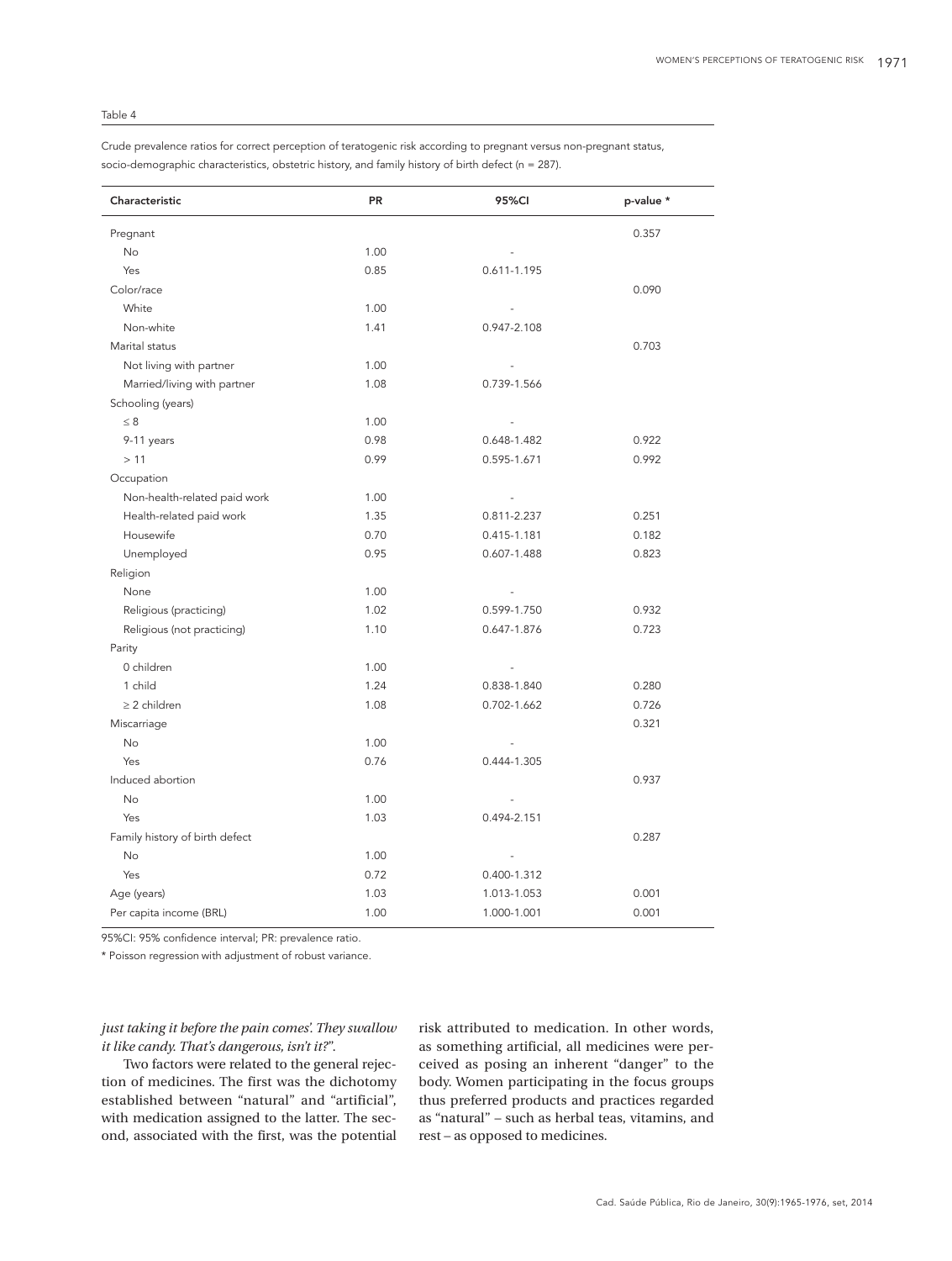"*I don't take medicine. The doctor told me to take Buscopan, the standard formula. But I didn't take it. Thank God my cramps went away. I just drink* [herbal] *tea. I try to stay calm when I realize I'm getting nervous, because I don't like taking medicine*".

"*I prefer natural things. If I can use natural treatment, I try to find the best option and take it. But medicine…I don't like it*".

Besides the artificial nature of medications, the "danger" associated with their use was attributed to their potency. Thus, the women classified medicines according to their "strength". This appears to be related to both the drug's pharmacological class and its pharmaceutical form. Antibiotics, anti-inflammatories, antispasmodic agents, and tranquilizers, in addition to injections, were considered "strong". These medicines, considered strong in women's eyes, had to be avoided, especially during pregnancy.

Paracetamol stood out among the medicines classified as "weak". Classification of a medicine as *weak* was associated with availability and widespread use, and also with the fact that the drug was used by all age groups and in all situations. In other words, a "weak" drug was one that could always be used by everyone, both adults and children.

"*I think paracetamol is weaker, right? That's what everybody says. Even the doctor prescribes it. But the strongest one must be ibuprofen, at least for me, because the doctor has never let me take it*".

"*I think Tylenol is stronger. It's made up of other ingredients. I think it's more dangerous than paracetamol alone*".

"*One of my brothers has a daughter who's HIVpositive, and once she took one of these medicines to find out what it was. They say she slept for two days. They say the medicine was strong. It was right after she discovered she had HIV*".

The classification of medicines as either "strong" or "weak" outweighed their medical prescription. Thus, many respondents reported that they did not use some of the drugs prescribed by the physician, because they considered them too strong, especially during pregnancy, as inferred from the following quotes:

"*I consulted a psychiatrist, because I was worried. She gave me a lot of medicine, too, but I haven't taken any of it so far. She asked me, 'Haven't you taken your medication?' I said, 'No, doctor, I haven't'. I ended up not taking it. I feel really nervous, but it's useless... I know they'll give me some medicine, and I won't be able to take it. I just can't make myself take it*".

"*I commented to the doctor that I had heartburn, and she said, 'Okay, I'll prescribe an antacid*  *for you'. I said, 'No, thanks, doctor. It'll go away by itself'*".

The refusal to take some prescribed medications was justified by their purported effects due to their potency, expressed through the idea of feeling ill. Hence, whether they were considered "strong" or "weak", as reported in the women's discourse, medicines were only used in situations perceived as extremely uncomfortable.

"*I'm really afraid of taking medicine. The medicine I take sometimes is paracetamol. But the pain has to be really strong, otherwise I don't take it*".

"*Even if I had a serious disease, God forbid, I wouldn't take any medication, except if I were hospitalized, on an IV drip".*

*"The doctor told me that Yasmin* [an oral contraceptive] *wasn't that weak. So in my last pregnancy I wanted to have a tubal ligation so I wouldn't have to take those medicines anymore*".

The notion that medicines, especially "strong" ones, could have unwanted effects on the woman's system led to feelings of fear. This was the reason (fear plus difficulty in weighing the risks and benefits of medicines) why women often avoided taking medicines, even those indicated to promote normal fetal development, as illustrated by the following quote:

"*They gave me some other medicine for the baby's normal development. I took one pack. Later I got this notion into my head … that I wasn't so sure. So I didn't take it anymore, because I hadn't taken it in my other pregnancies. I wasn't familiar with it. The doctor said it was normal to take it. Another doctor told me to take it, because it was for the baby's normal development*".

Vitamins and vaccines were more acceptable to the women participating in the focus groups, since they were not considered "drugs". Ferrous sulfate was highlighted in the vitamins class, since its use was acknowledged as important during pregnancy.

## Concepts and strategies for assessing risk from medication during pregnancy

Some medicines and exposures, such as misoprostol, radiotherapy, and other substances considered abortive (wormwood tea, cinnamon tea, and linseed oil) were perceived by the participants as teratogenic. Although women showed difficulty in accurately weighing the risk, there was a perception that these substances and exposures can cause important sequelae to the fetus, as illustrated below:

"*I've heard of Cytotec* [misoprostol]... *I've heard of it, but I'm not directly familiar with any cases. I've heard of people who have taken it. It*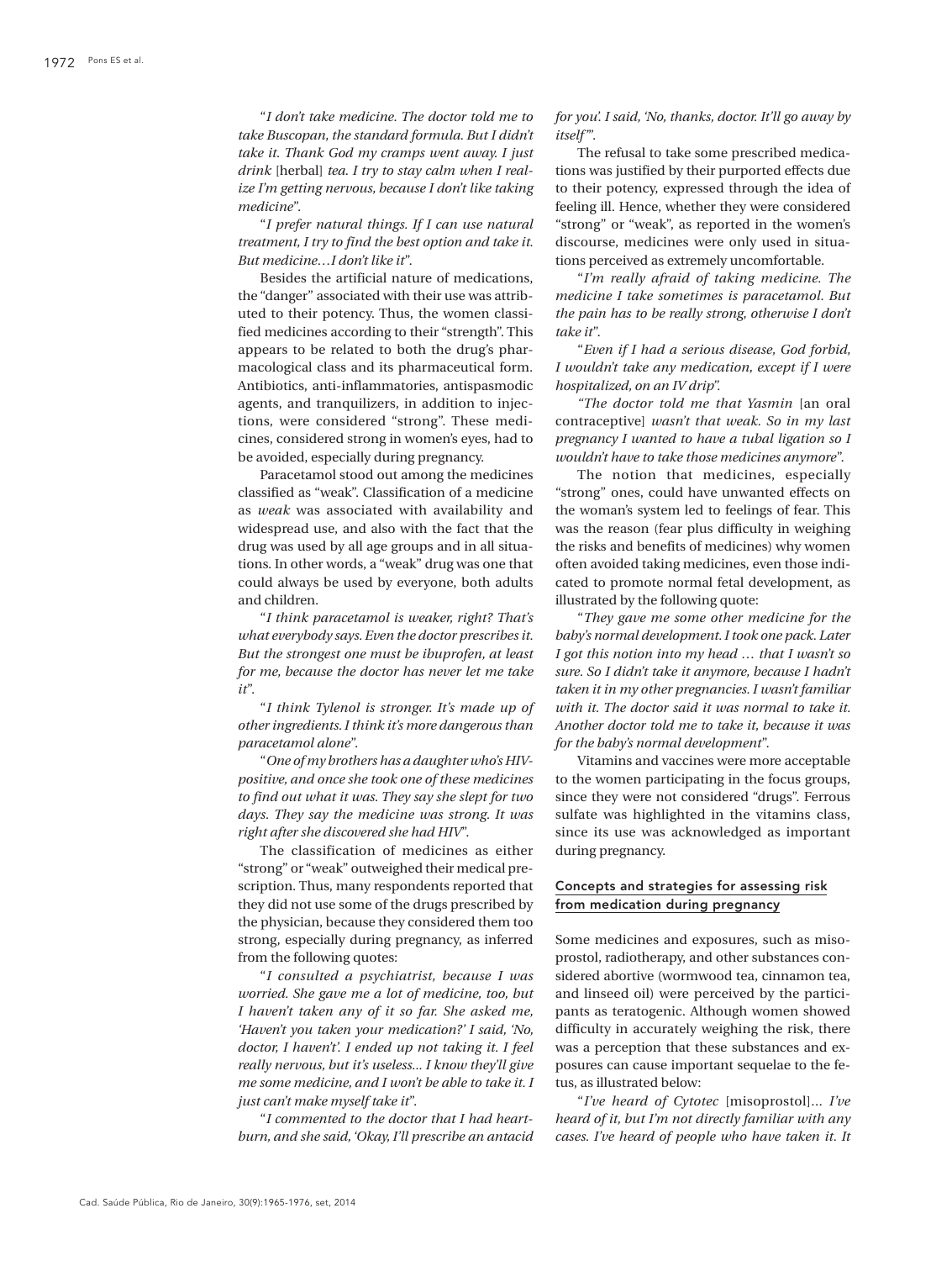*worked for some women, but there's always a risk, isn't there? You don't know what might happen. If it doesn't work, and even if the baby survives, you don't know what the risk is for the baby, do you?*".

"*It causes malformations, doesn't it? I have an aunt… my cousin was born without this bone here. She says she took a lot of medicine, even to cause an abortion, during her pregnancy. The abortion ended up not happening, and my cousin was born with one side of her face completely malformed*".

"*X-rays, x-rays are all I hear about. People say they're the most dangerous of all*".

Risk was usually assessed on the basis of close experiences or those that had occurred with relatives. Generic information on a potential risk was available, but since it was not accurate and did not have an identifiable source ("*they say*"), it did not allow for accurate risk assessment. Therefore, the potential risk was generalized for the product or exposure, not for the dose.

In the study context, and given the low accuracy of information, the women adopted four different strategies to decide whether to take medicines during pregnancy:

a) They requested explanation from the physician on a given drug: "*It depends on the medicine. In the case of very strong medicine, I always ask first*".

b) They did not take medicines they considered "dangerous": "*I never liked medicine, even before I was pregnant. I said to the doctor, 'No, doctor, I'm not taking it.' She said, 'It's alright, take it, it won't do any harm.' So I said, 'Okay, I'll take it.' But of course I didn't take the drug she prescribed. I don't want to cause problems, right? But there was no way I was going to take that medicine*".

c) They used medicines that can also be taken by children: "*I always think that if my son can take paracetamol, I can take paracetamol. I'm not going to take anything else, because it can hurt my baby inside here, can't it?*" [pointing to her womb]. d) They check the information on the package insert: "*We check the package insert to learn about the reaction that can happen if you take...* [a given drug]*, and when I see the doctor I ask her whether I can take it or not*".

Although requesting information from physicians was one of the strategies used by women, they reported a lack of consensus among different healthcare professionals regarding the potential risks of medicines during pregnancy, as illustrated below:

"*I think there should be a little more information at the clinic, like on posters. There should be more posters on medications. Because one doctor says one thing, then another says something else, and then you ask a pharmacist, and he either* 

*doesn't know what to tell you or says something different. Everybody tells you something different, so you never know what's right. Even when the doctor gives you a prescription, she isn't always right. I think there should be more information on the medicines, more posters explaining, for example, that not everyone says, 'Oh, I'm going to take it and that's that,' because people don't always read the package insert, period. There should be more information*".

Thus, although they identified sources and healthcare staff to whom they could resort to obtain more information, the difficulty evaluating which information was correct and whom they should believe still persisted among the women.

#### Discussion

In the current study, the emic classification of drugs as *strong* or *weak* (which influenced their use) did not depend on the woman's stage in life. The fact that women shared this rationale may explain why no significant differences were found between pregnant and non-pregnant women in terms of perceived teratogenic risk. Sanz et al. 9, in a study in Spain, found a statistically significant difference between pregnant and non-pregnant women for some medicines. However, according to the authors, this difference may have been due to the methodological procedures used in the study (*Visual Analogue Scale*, identified by the authors themselves as subject to limitations). A study in Norway by Nordeng et al. 10 compared pregnant women to women with at least one child and found similar risk perceptions between the two groups.

In the current study, the risk of birth defects perceived by women for non-teratogenic medications (paracetamol and metoclopramide) was close to the true value. However, the perceived risk of birth defects in the general population was slightly higher than the expected 3%. Meanwhile, women's perception of the teratogenic potential of misoprostol and radiotherapy was high, clearly indicating that they recognized the teratogenic risks of this substance and exposure. In relation to misoprostol, this heightened perception may be due to the fact that the drug is widely used in Brazil to induce abortion. As an abortive agent, misoprostol was classified by the women as "strong" and thus subject to high risk. Abortion is illegal in Brazil, and when used to interrupt pregnancy, misoprostol is usually purchased on the underground market.

The women estimated teratogenic risk dichotomously as "strong" or "weak". According to this logic, a drug perceived as "weak" was sup-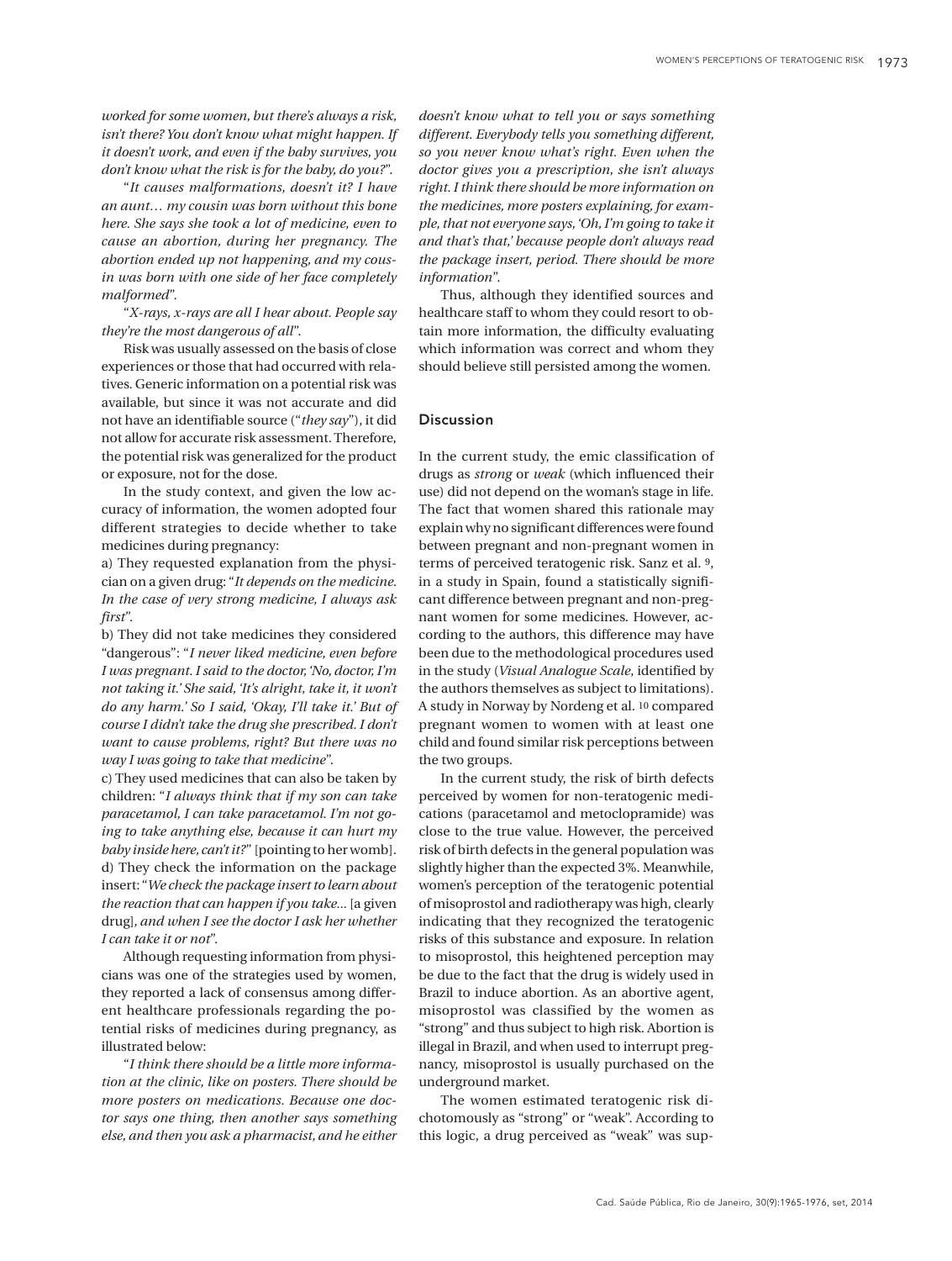posedly harmless. Inversely, "strong" medicines potentially caused negative effects, depending on the drug's "strength". This rationale explains the perception of low risk for non-teratogenic drugs and high risk for teratogenic drugs and exposures, making this a classification of extremes, of "all-or-nothing".

Our results differed from those of previous studies that found overestimation of risk, even for non-teratogenic drugs 9,10,11,12,13,19. This difference may be partly due to the fact that most of the previous studies included women that used specialized services (including those providing teratogen counseling), while our study sample included women attending primary care clinics. Another factor that may have contributed to the agreement between women's perceived risk and the true risk values was the use of questions with numerical risk estimation rather than *Visual Analogue Scales*. For the study sample, there was no agreement between the two techniques for measuring risk perception (unpublished observation).

Study participants' difficulty in accurately assessing the risk of teratogenic substances and exposures, observed in our study and reported in previous studies, may involve skills in mathematical logic. The international literature refers to such skills as numeracy, defined as a dimension of literacy related to the ability to understand numbers 21,22. Recent health studies have highlighted the association between difficulties in handling numerical concepts and understanding and grasping health information 23. Although our study did not evaluate numeracy, we suggest that perception of teratogenic risk is directly related to understanding mathematical concepts, especially those involving probability and proportion.

However, although an association can be expected between the grasp of mathematical concepts and schooling, studies have not identified a direct association between risk perception and education 24. Our study, in which 23% of the women had up to 8 years of schooling, also failed to find such an association. Lipkus et al. 25 evaluated numeracy skills in a sample of individuals with higher levels of schooling and found that 40% of the participants were unable to solve basic probability problems or to convert percentages into proportions. These findings indicate that such mathematical concepts are grasped not only through formal education, but also through the daily use of such logic.

Scientific risk classification differs from the logic used by the lay public to assess risk. Furthermore, there is no agreement on risk perception between scientists from different fields 26. This lack of consensus among scientists is transferred to professionals, including those in healthcare, as shown in a study by Sanz et al. 9 in which physicians overestimated the teratogenic risk of several drugs. Participants in our study reported a lack of consensus among health professionals regarding the risk of medicines during pregnancy, causing uncertainty in patients. Although respondents recognized physicians as a potential source of orientation, the lack of consensus often led them resort to other strategies to reach a decision on taking medication, such as prioritizing family or close personal experiences and information from package inserts. Fewer women in our sample resorted to the pharmacist as a source of information. Comparatively, according a study by Nordeng et al. 10, the sources of information most frequently used by women were the physician, package insert, and pharmacy.

As opposed to scientific logic concerning risk, based on calculating probabilities and making future projections, women's perceptions of the risk of birth defects was based much more on actual, real-time situations. Their perception was thus much closer to the category of "danger" 15. Given their difficulty in handling probabilistic logic, the women calculated risk based on the experience of family and friends. Birth defects were part of the women's experience, and they were thus expected to occur "naturally" – most of the women had already seen or had direct or indirect contact with children with birth defects. This expected presence of children born with malformations appeared in the study's data, where the risk of birth defects in the general population was situated in an intermediate position, between the perceived risk of "weak" and "strong" medicines*.*

The results discussed above should be considered within the context of the current study: the sample size, the fact that it was not probabilistic, and the number of focus groups may present limitations. We thus emphasize the importance of further studies combining qualitative and quantitative research techniques in order to confirm and extend the findings presented here.

Finally, our results suggest that interventions designed to provide more information on the use of medications during pregnancy should consider that women adopt their own logic to classify medicines. Print materials are essential, containing more accurate information on the use of medications during pregnancy and incorporating more accessible numerical explanations on teratogenic risk estimation.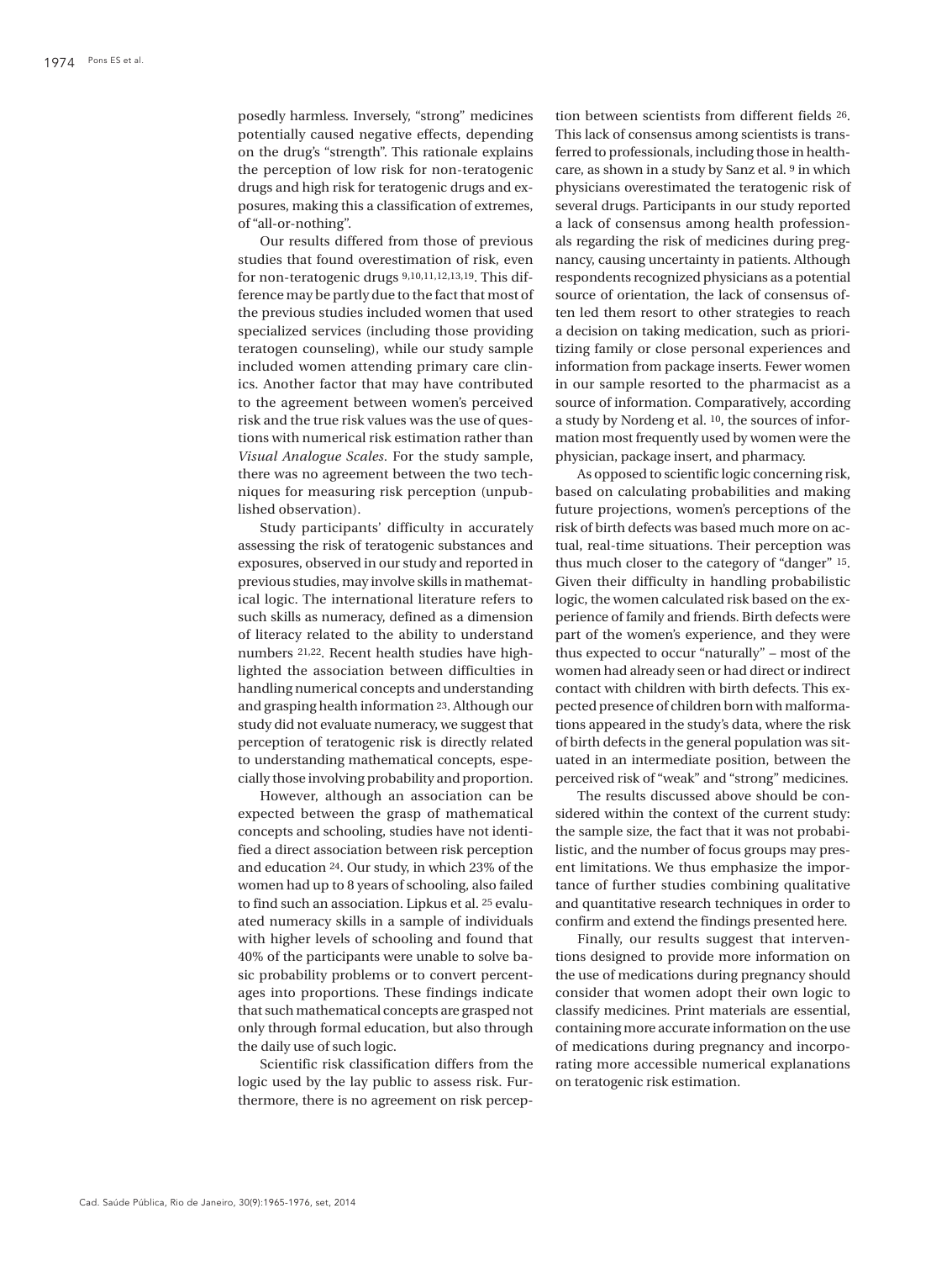#### Resumen

*Percepción equivocada del riesgo teratogénico puede privar a las embarazadas de la utilización de medicamentos seguros. En este estudio se analizan las concepciones y la percepción de riesgo teratogénico de mujeres con respecto al uso de medicamentos y exposición a la radioterapia durante el embarazo. Los datos cuantitativos resultan de la administración de entrevistas a 287 mujeres embarazadas y no embarazadas; los cualitativos, de dos grupos focales. No se encontraron diferencias significativas en la percepción de riesgo entre los grupos. Las medianas para la percepción de riesgo a las exposiciones no teratogénicas resultaron cerca del valor esperado, mientras que para las exposiciones teratogénicas se encontraron valores más altos. La lógica usada por las mujeres para estimar el riesgo clasifica los medicamentos en fuertes y débiles. Aquellos percibidos como débiles no suponen riesgo (lo que se evidencia por la aproximación de las medianas al valor real). Por otra parte, los fuertes son vistos como peligrosos, lo que justifica las medianas altas para los riesgos teratogénicos.*

*Peligros Teratogénicos; Riesgo; Preparaciones Farmacéuticas; Embarazo*

#### Contributors

E. S. Pons and D. R. Knauth participated in elaborating the research project, data analysis and interpretation, and writing of the article. T. S. Dal Pizzol collaborated in the elaboration of the project, data interpretation, and critical revision of the article's intellectual content.

#### Acknowledgments

The authors wish to thank the Capes research funding agency for providing a Master's scholarship to Emilia da Silva Pons.

#### References

- 1. Andrade SE, Gurwitz JH, Davis RL, Chan KA, Finkelstein JA, Fortman K, et al. Prescription drug use in pregnancy. Am J Obstet Gynecol 2004; 191:398- 407.
- 2. Engeland A, Bramness JG, Daltveit AK, Ronning M, Skurtveit S, Furu K. Prescription drug use among fathers and mothers before and during pregnancy: a population-based cohort study of 106,000 pregnancies in Norway 2004-2006. Br J Clin Pharmacol 2008; 65:653-60.
- 3. Gagne JJ, Maio V, Berghella V, Louis DZ, Gonnella JS. Prescription drug use during pregnancy: a population-based study in Region Emilia-Romagna, Italy. Eur J Clin Pharmacol 2008; 64:1125-32.
- 4. Riley EH, Fuentes-Afflick E, Jackson RA, Escobar GJ, Brawarsky P, Schreiber M, et al. Correlates of prescription drug use during pregnancy. J Womens Health (Larchmt) 2005; 14:401-9.
- 5. Loebstein R, Koren G. Clinical relevance of therapeutic drug monitoring during pregnancy. Ther Drug Monit 2002; 24:15-22.
- 6. De Santis M, Straface G, Carducci B, Cavaliere AF, De Santis L, Lucchese A, et al. Risk of drug-induced congenital defects. Eur J Obstet Gynecol Reprod Biol 2004; 117:10-9.
- 7. Briggs GG, Freeman RK, Yaffe SJ. Drugs in pregnancy and lactation: a reference guide to fetal and neonatal risk. Philadelphia: Lippincott Williams & Wilkins; 2011.
- 8. Shepard TH. Catalog of teratogenic agents. Baltimore: Johns Hopkins University Press; 1992.
- 9. Sanz E, Gómez-López T, Martínez-Quintas MJ. Perception of teratogenic risk of common medicines. Eur J Obstet Gynecol Reprod Biol 2001; 95:127-31.
- 10. Nordeng H, Ystrom E, Einarson A. Perception of risk regarding the use of medications and other exposures during pregnancy. Eur J Clin Pharmacol 2010; 66:207-14.
- 11. Koren G, Bologa M, Long D, Feldman Y, Shear NH. Perception of teratogenic risk by pregnant women exposed to drugs and chemicals during the first trimester. Am J Obstet Gynecol 1989; 160:1190-4.
- 12. Mazzota P, Magee LA, Maltepe C, Lifshitz A, Navioz Y, Koren G. The perception of teratogenic risk by women with nausea and vomiting of pregnancy. Reprod Toxicol 1999; 13:313-9.